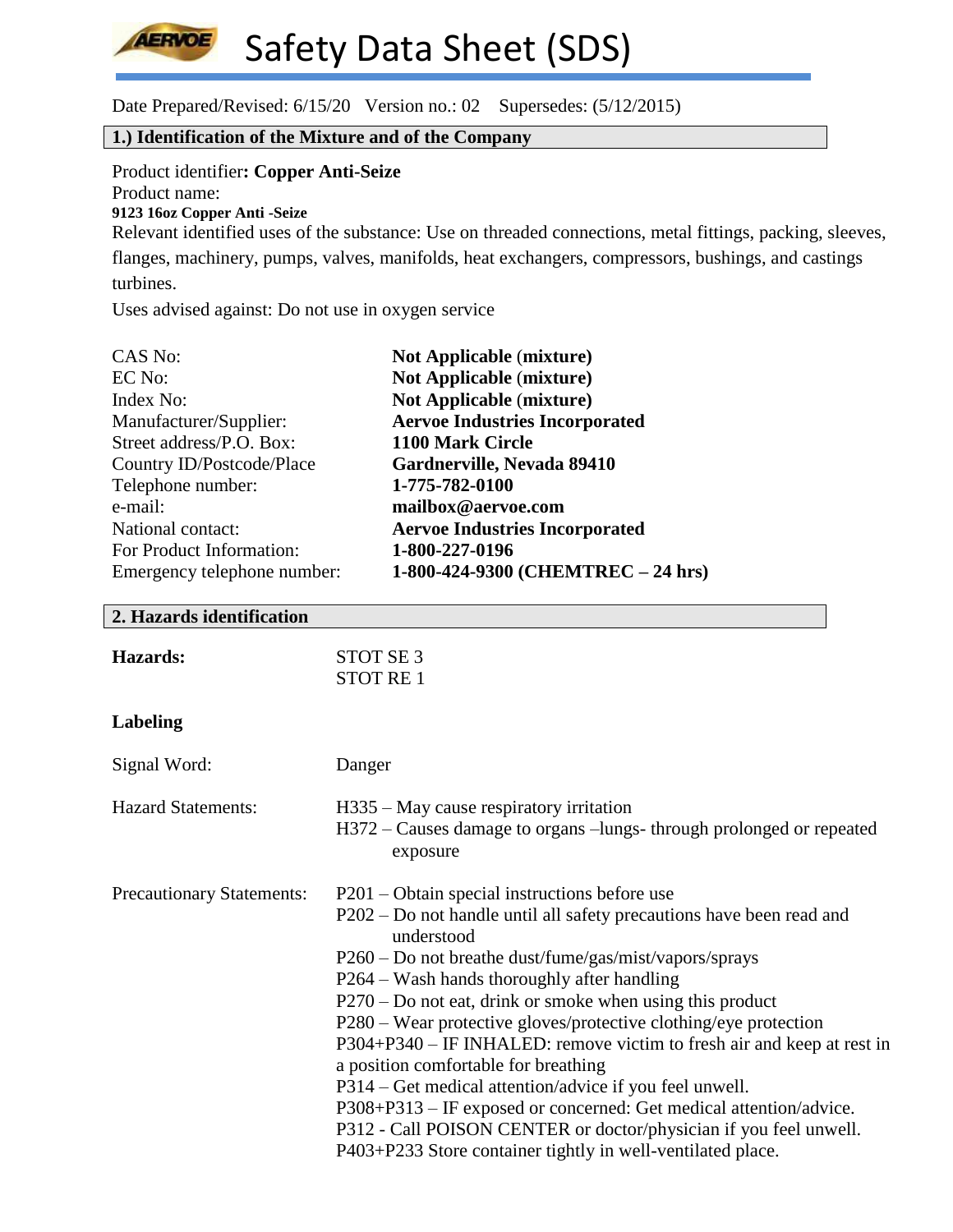Date Prepared/Revised: 6/15/20 Version no.: 02 Supersedes: (5/12/2015)

P501 – Dispose of contents and containers in accordance with local, regional, national, and international regulations.



Symbols/Pictograms:

**AERVOE** 

## 3. **Composition / Information on Ingredients**

## **Composition**

| Chemical                       | <b>CAS</b> Number | Weight Percent |
|--------------------------------|-------------------|----------------|
| Aliphatic petroleum distillate | 64742-52-5        | 40-70%         |
| Graphite                       | 7782-42-5         | $10 - 30\%$    |
| Silica, amorphous treated      | 112945-52-5       | $1 - 5\%$      |
| Copper                         | 7440-50-8         | 10-30%         |

## **Other Product Information**

Chemical Identity: Mixture

|  | 4.) First Aid Measures |  |
|--|------------------------|--|
|--|------------------------|--|

| <b>General Advice:</b>         | If symptoms persist, always call a doctor.                                     |
|--------------------------------|--------------------------------------------------------------------------------|
| <b>Inhalation First Aid:</b>   | Remove victim to fresh air and provide oxygen if breathing is                  |
|                                | difficult. If not breathing, give artificial respiration, preferably           |
|                                | mouth to mouth. Get medical attention immediately.                             |
| <b>Skin Contact First Aid:</b> | Wash with soap and water. Remove contaminated clothing and                     |
|                                | shoes. Get medical attention immediately. Wash clothing before                 |
|                                | reuse.                                                                         |
| <b>Eye Contact First Aid:</b>  | If contact with eyes, immediately flush eyes with plenty of water              |
|                                | for at least 15 minutes, while holding eyelids open. Get medical               |
|                                | attention immediately.                                                         |
| <b>Ingestion First Aid:</b>    | If swallowed, wash out mouth with water provided the person is                 |
|                                | conscious. Do not induce vomiting. Never give anything by mouth                |
|                                | to an unconscious person. Get medical attention immediately.                   |
| <b>Most Important</b>          |                                                                                |
| <b>Symptoms/Effects:</b>       | Exposure may cause slight irritation to the skin, eyes, and respiratory tract. |
|                                | Excessive exposure may cause central nervous system effects.                   |

## **5. Fire Fighting Measures**

Flammable Properties: Combustible paste Auto Ignition Temperature: Not Available

Suitable extinguishing media: Carbon dioxide, dry chemical, water spray.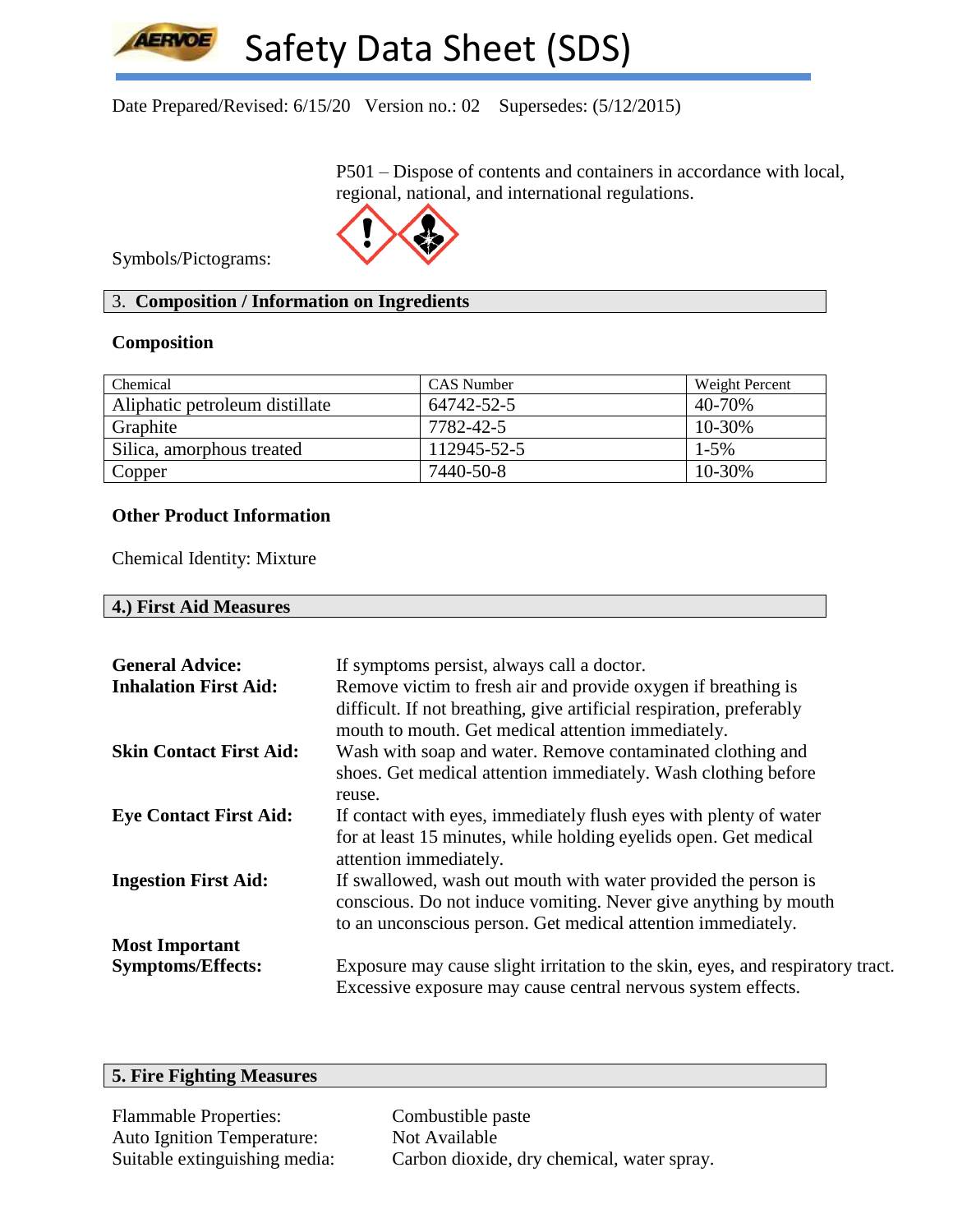

## Date Prepared/Revised: 6/15/20 Version no.: 02 Supersedes: (5/12/2015)

| Unsuitable extinguishing media:  | None known                                                                                           |
|----------------------------------|------------------------------------------------------------------------------------------------------|
| Special hazards arising from the |                                                                                                      |
| substance or mixture:            | None known                                                                                           |
| Hazardous combustion products:   | Carbon dioxide, Carbon monoxide                                                                      |
| Fire & Explosion Hazards:        | Closed Containers may rupture due to the buildup of pressure                                         |
|                                  | from extreme temperatures.                                                                           |
|                                  | Precautions for fire-fighters: Use water spray to cool containers exposed to heat or fire to prevent |
|                                  | pressure build up. In the event of a fire, wear full protective clothing and                         |
|                                  | NIOSH- approved self-contained breathing apparatus with full face piece                              |
|                                  | operated in the pressure demand or other positive pressure mode.                                     |

#### **6. Accidental Release Measures**

#### **PERSONAL PRECAUTIONARY MEASURES:**

- 1) Follow personal protective equipment recommendations found in section 8.
- 2) Maintain adequate ventilation.

## **SPILL CLEAN-UP PROCEDURES:**

- 1.) Evacuate unprotected personnel from the area.
- 2.) Remove sources of ignition if safe to do so.
- 3.) Pickup spilled materials using non-sparking tools and place in an appropriate container for disposal.
- 4.) Contain spill to prevent material from entering sewage or ground water systems.
- 5.) Always dispose of waste materials in accordance with all EU, National and Local Regulations.

#### **7. Handling and Storage**

#### **Handling**:

Flammable liquid, use in a well ventilated area.

Do not use near sources of ignition.

Do not to eat, drink and smoke while working with this material.

Wash hands after use.

## **Conditions for safe storage, including any incompatibilities:**

Store out of direct sunlight.

Storage Temperature: 32° to 120°F (0° to 49°C).

No known incompatibilities.

## **8. Exposure Controls / Personal Protection**

## **Appropriate engineering controls:**

Ensure adequate ventilation. A system of local and/or general exhaust is recommended to keep employee exposures below the Airborne Exposure Limits.

Keep away from sources of ignition.

Take precautionary measures against static discharge.

## **Personal Protection:**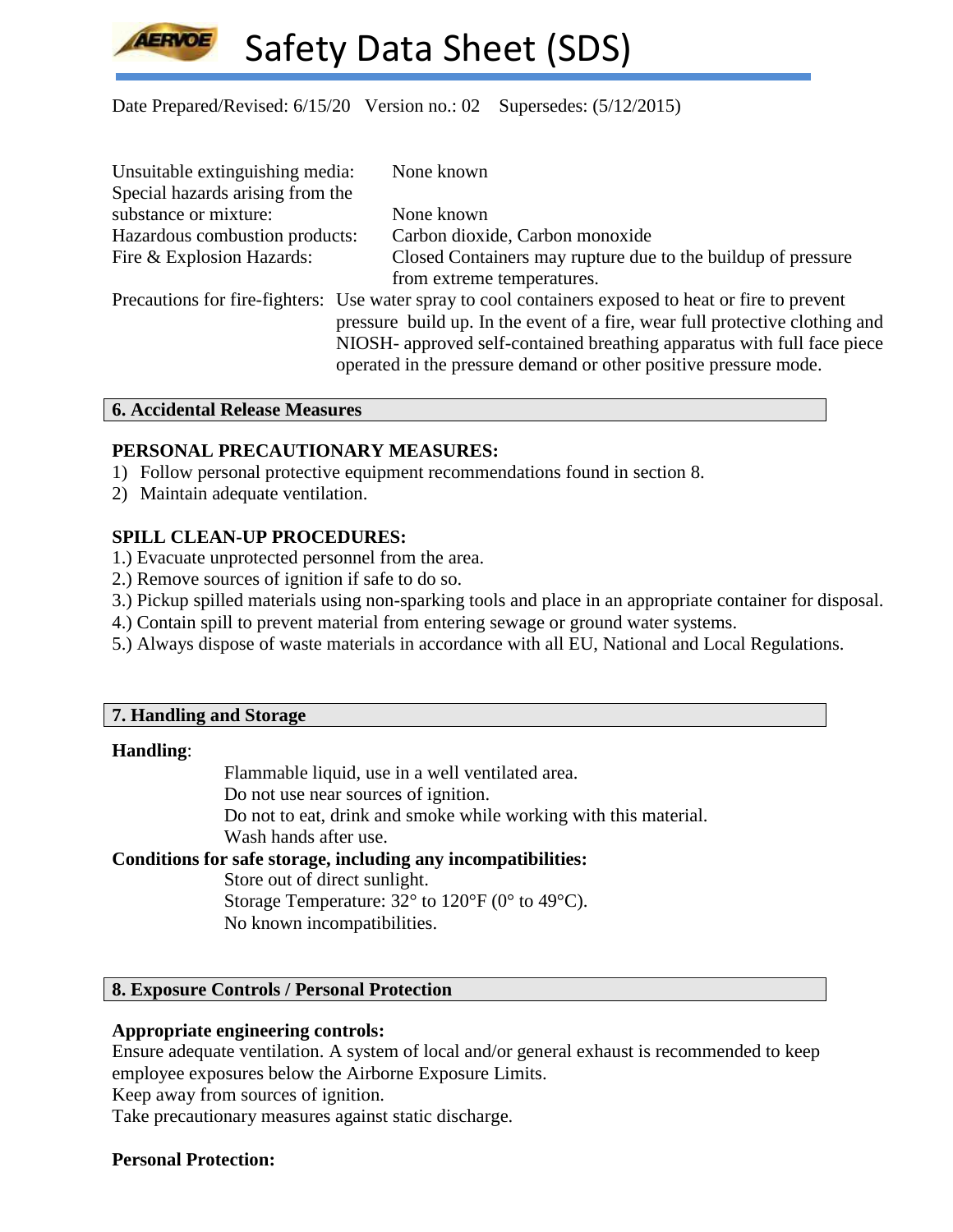

Date Prepared/Revised: 6/15/20 Version no.: 02 Supersedes: (5/12/2015)

Eye & face protection devices such as safety glasses, safety goggles or face shield are recommended.

### **Skin protection**

Wear the appropriate protective clothing, including boots, gloves, lab coat, apron or coveralls, as appropriate, to prevent skin contact.

#### **Respiratory protection:**

Use only in an adequately ventilated area. For unknown vapor concentrations use a positive-pressure, pressure-demand, self-contained breathing apparatus (SCBA).

| <b>Hazardous Ingredient</b> | <b>CAS</b>    | <b>ACGIH TLV</b>                    | <b>OSHA PEL (TWA)</b> |
|-----------------------------|---------------|-------------------------------------|-----------------------|
|                             | <b>Number</b> | (TWA)                               |                       |
| Aliphatic petroleum         | 64742-52-5    | N/AV                                | <b>NA</b>             |
| distillate                  |               |                                     |                       |
| Graphite                    | 7782-42-5     | 2mg/m3                              | $532.5$ ppm/15 mppcf  |
| Silica, amorphous treated   | 112945-52-5   | N/AV                                | N/AV                  |
| Copper                      | 7440-50-8     | $0.2$ mg/m $3$ (fume)               | $0.1$ (fume)          |
|                             |               | $1 \text{ mg/m}$ $3 \text{ (dust)}$ | $0.1$ (dust)          |

#### **\*Values are based on the 2014 Guide to Occupational Exposure Values by ACGIH**

## **9. Information on Basic Physical and Chemical Properties**

| Appearance: Copper-colored. Paste | Odor: Petroleum like              |
|-----------------------------------|-----------------------------------|
| Odor Threshold: N/AV              | pH: Not Applicable (solvent Base) |
| Melting Point: 500°F (260°C)      | Freezing Point: N/AV              |
| Initial Boiling Point: N/AV       | Boiling Point Range: N/AV         |
| Flash Point: 325°F (163°C)        | <b>Evaporation Rate: N/AV</b>     |
| Flammability: combustible paste   | Upper LEL: N/AV Lower LEL: N/AV   |
| Vapor Pressure: N/AV              | Vapor Density: Heavier Than Air   |
| <b>Relative Density: N/AV</b>     | Solubility: Negligible            |
| <b>Partition Coefficient:</b>     | Auto-ignition Temperature: N/AV   |
| n-octanol/water: N/AV             |                                   |
| Decomposition Temperature: N/AV   | Viscosity: N/AV                   |
| <b>Explosive Properties: N/AV</b> | <b>Oxidizing Properties: N/AV</b> |

#### **10. Stability & Reactivity**

Possibility of hazardous reactions: Hazardous polymerization will not occur under normal conditions Chemical stability: Stable under normal conditions Conditions to avoid: Heat and ignition sources Incompatible materials: Strong Oxidizing Agents Hazardous decomposition products: Will not occur

## **11. Toxicological Information**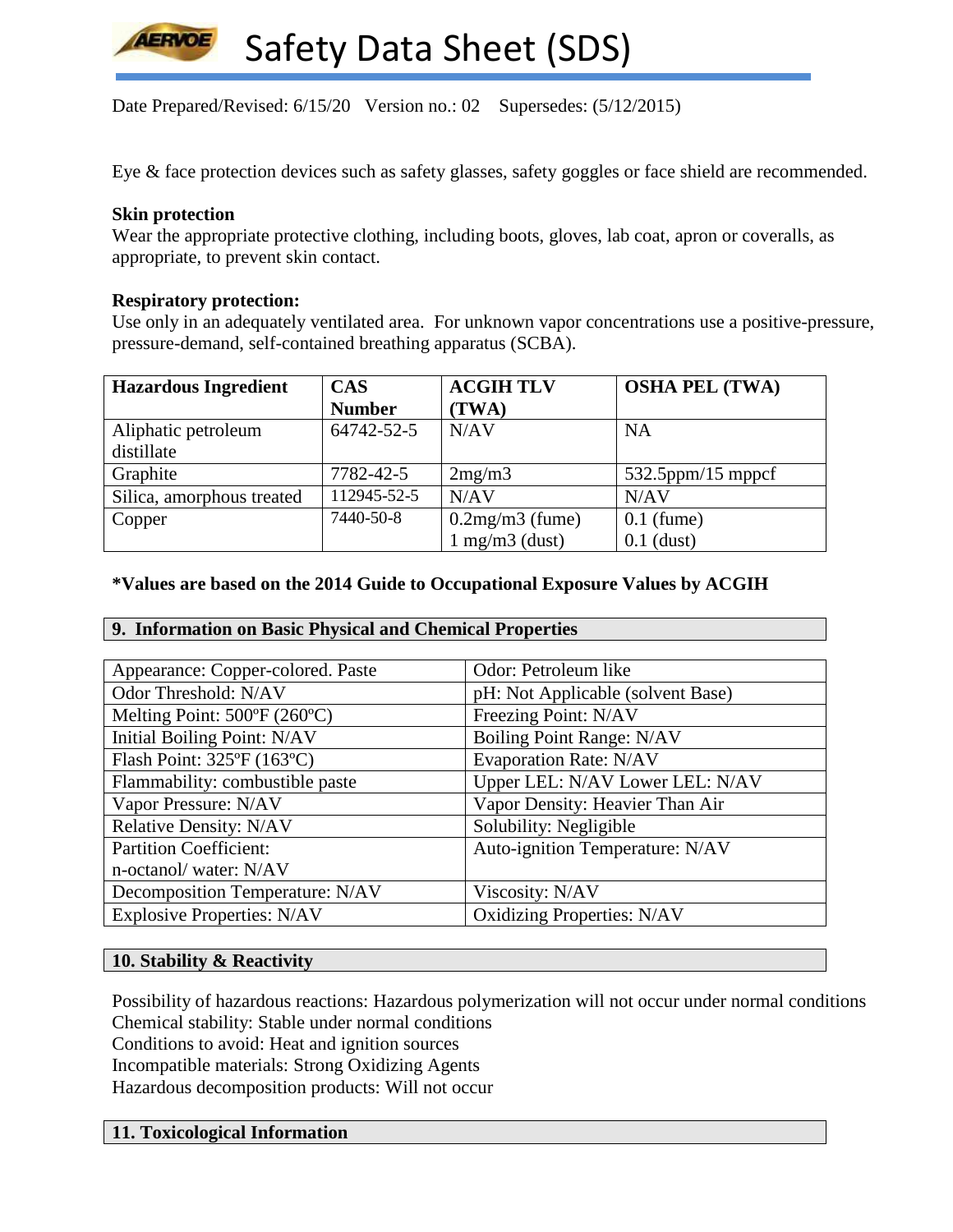

Date Prepared/Revised: 6/15/20 Version no.: 02 Supersedes: (5/12/2015)

Reports have associated repeated and prolonged overexposure to solvents with permanent brain and nervous system damage. Repeated overexposure can also damage kidneys, lungs, liver, heart and blood

Routes of exposure: Eyes, skin, ingestion, and/or inhalation

| Acute toxicological data:                      | N/AV |
|------------------------------------------------|------|
| Eye irritation data:                           | N/AV |
| Skin irritation/sensitization/absorption data: | N/AV |
| Reproductive toxicity data:                    | N/AV |
| Mutagenicity data:                             | N/AV |
| Symptoms associated with physical contact:     | N/AV |
| Acute/chronic effects from short/long          |      |

term exposure: Irritating to skin. Prolonged/repeated contact may cause defatting of the skin which can lead to dermatitis. Not expected to be a skin sensitizer.

Known reportable carcinogens via the following agencies:

| NTP:  | N/AV |
|-------|------|
| IARC: | N/AV |
| OSHA: | N/AV |

 $*$  Petroleum distillates may contain chemical carcinogens in limited quantities  $(< 0.01\%)$ . These quantities are determined by the supplier/fraction/purity of the distillate during the manufacturing process. Chemicals that may be present within distillates are listed on California's prop 65 list such as ETHYLBENZENE, BENZENE, and TOLUENE.

#### **12. Ecological Information**

Ecotoxicity: **No Data Available** Persistence and degradability: **No Data Available** Bioaccumulative potential: **No Data Available** Mobility in soil: **No Data Available** Results of PBT and vPvB assessment: **No Data Available** Other adverse effects: **No Data Available**

#### **13. Disposal Considerations**

**Waste Disposal:** Dispose of material in accordance with EU, national and local requirements. For proper disposal of used material, an assessment must be completed to determine the proper and permissible waste management options permitted under applicable rules, regulations and/or laws governing your location.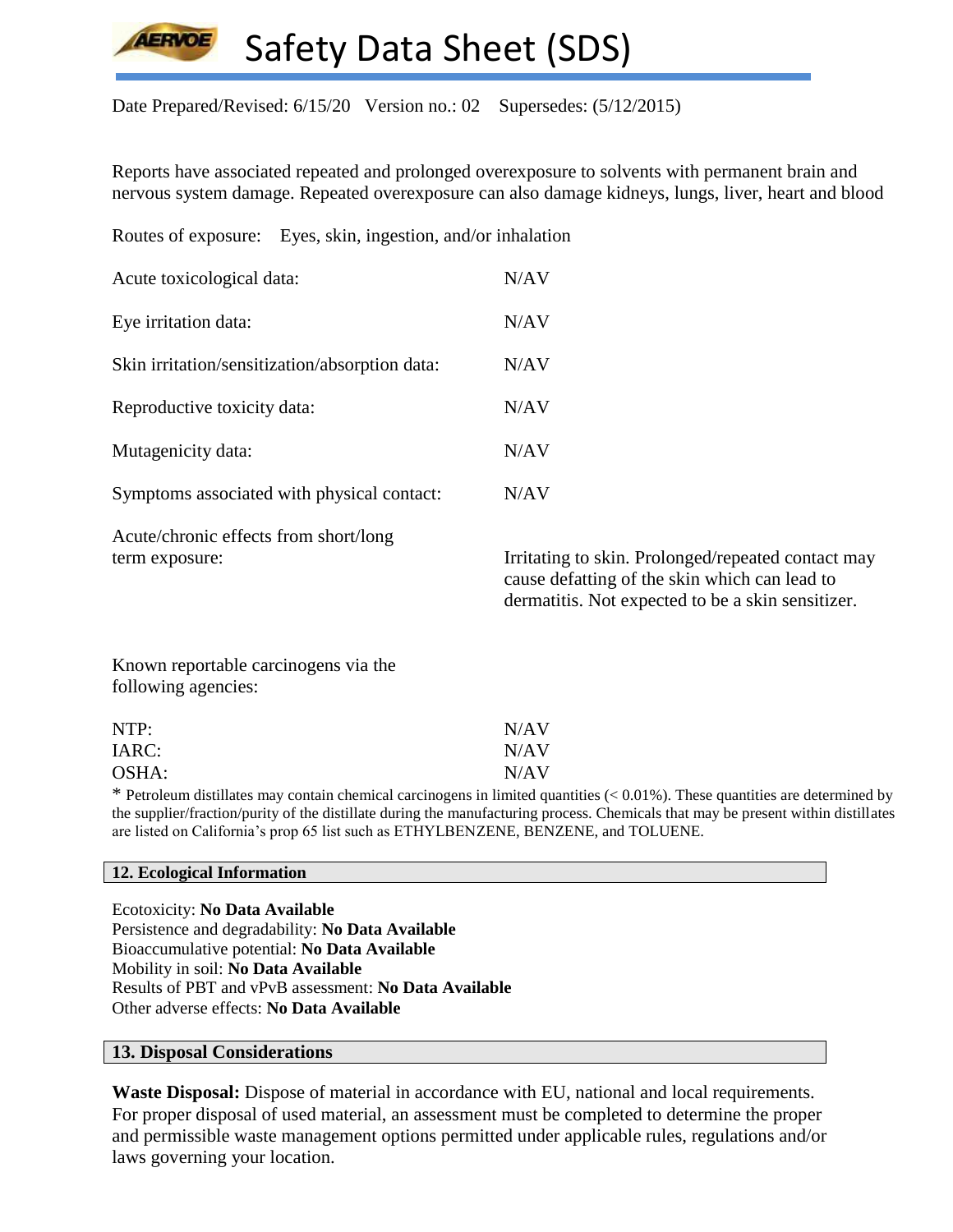Date Prepared/Revised: 6/15/20 Version no.: 02 Supersedes: (5/12/2015)

**Product / Packaging disposal:** Dispose of packaging in accordance with federal, state and local requirements, regulations and/or laws governing your location.

#### **14. Transportation Information**

#### **US DOT**

| <b>UN</b>  | <b>Proper Shipping Name</b> | Hazard     | Packing    | Marine    | Special      |
|------------|-----------------------------|------------|------------|-----------|--------------|
| Number     |                             | Class      | Group      | Pollutant | Provisions   |
| <b>Not</b> | Non Regulated Material      | <b>Not</b> | <b>Not</b> | NO        | Reference 49 |
| Applicable |                             | Applicable | Applicable |           | CFR 172.101  |

#### **IMDG**

| UN            | Proper Shipping Name | <b>Hazard Class</b> | Packing      | Marine     | Special          |
|---------------|----------------------|---------------------|--------------|------------|------------------|
| Number        |                      |                     | Group        | Pollutant  | Provisions       |
| <b>UN3082</b> | ENVIRONMENTALLY      | 9                   | <b>PGIII</b> | <b>YES</b> | Reference        |
|               | <b>HAZARDOUS</b>     |                     |              |            | <b>IMDG</b> code |
|               | SUBSTANCE, LIQUID,   |                     |              |            | part 3           |
|               | N.O.S., (COPPER)     |                     |              |            |                  |

#### **IATA:**

| UN         | Proper Shipping Name   | <b>Hazard Class</b> | Packing    | Marine     | Special     |
|------------|------------------------|---------------------|------------|------------|-------------|
| Number     |                        |                     | Group      | Pollutant  | Provisions  |
| <b>Not</b> | Non Regulated Material | <b>Not</b>          | <b>Not</b> | <b>Not</b> | Reference   |
| Applicable |                        | Applicable          | Applicable | Applicable | <b>IATA</b> |
|            |                        |                     |            |            | Dangerous   |
|            |                        |                     |            |            | Goods       |
|            |                        |                     |            |            | Regulation  |

## **15. Regulatory Information**

## **Workplace classification:**

This product is considered hazardous under the OSHA Hazard Communication Standard (29 CFR 1910.1200). The Occupational Safety and Health Administration's interpretation of the product's hazard to workers.

## **SARA Title 3:**

Section 311/312 Categorizations (40 CFR 372): This product is a hazardous chemical under 29 CFR 1910.1200, and is categorized as an immediate and delayed health, and flammability physical hazard. Superfund Amendment and Reauthorization Act (SARA) category. SARA requires reporting any spill of any hazardous substance.

**TSCA status:** All chemicals in this product are listed, or are exempt from listing, on the TSCA Inventory.

**WHMIS:** This product has been classified in accordance with the hazard criteria of the Controlled Products Regulations (CPR) and the (M)SDS contains all of the information required by the CPR.

## **16. Other Information**

This SDS has been completed in accordance with GHS Rev04 (2011): U.S OSHA, CMA, ANSI, Canadian WHMIS standards, and European Directives.

Date of Preparation/Revision: 6/15/20